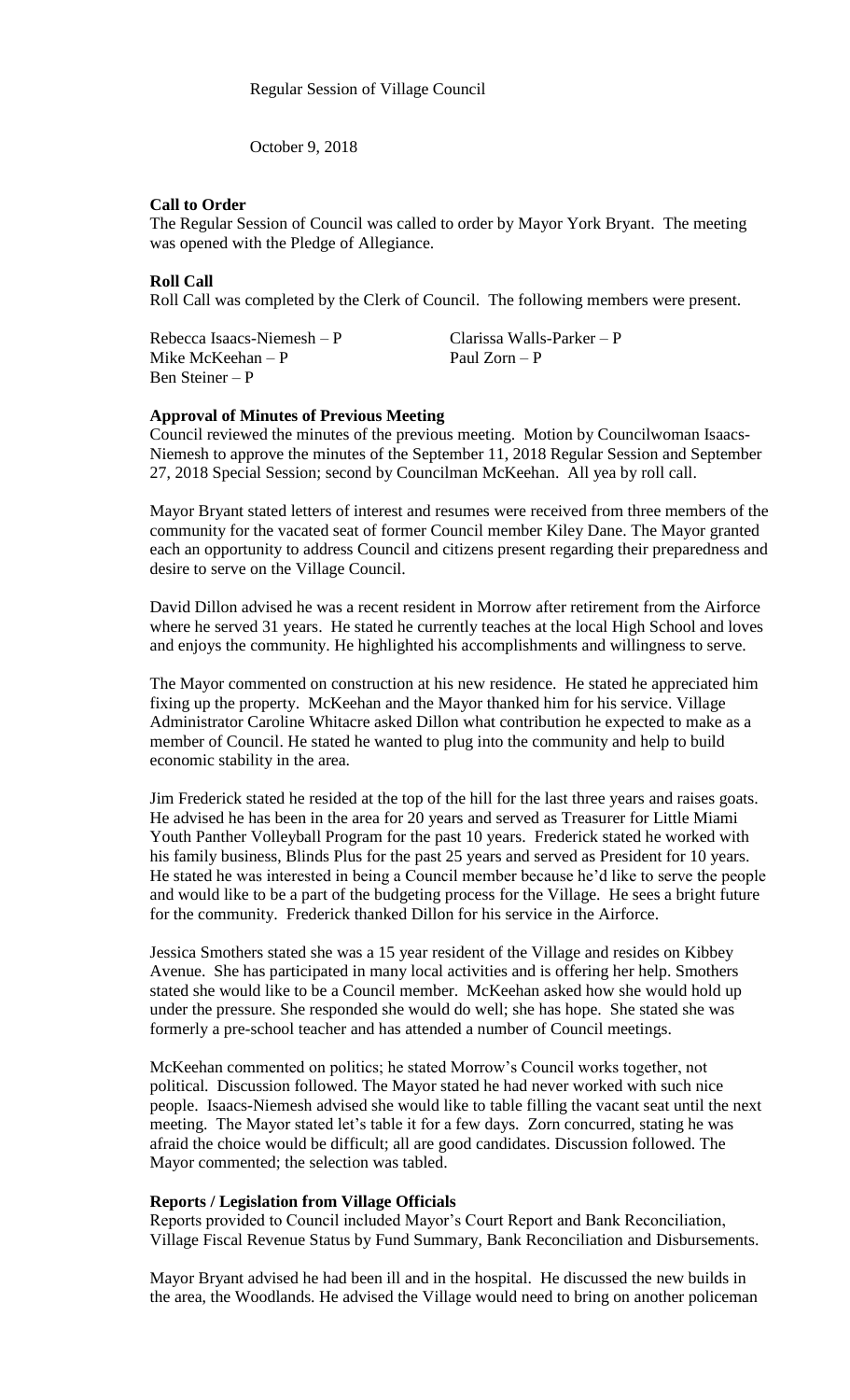### Regular Session of Village Council

October 11, 2018

in the Spring. He stated there weren't any thefts this year in the Village, but domestic calls have escalated. The Mayor stated we have been lenient on tickets/citations.

Administrator Whitacre reported two new grills for Phegley Park are installed. She reported on the Blackhawk Road emergency project; we took the lowest bid. Due to the weather, it was necessary to act with urgency; the project must be completed by the end of December. Shawn Campbell has been coordinating with JK Meurer; there will be a pre-construction meeting next week. Work will commence the week of October 29, 2018; there will be significant work ongoing on Blackhawk Road to rebuild the curve and pave from Morrow Woodville to Alpine Heights Drive. Demolition of Plant 1 at the Water Plant starts next week; bulk water will be shut down October 12th.

Originally, we did not score high on the grant pre-application with FEMA for Storm Water Management, Thompson and Virginia Street flooding. They have contacted us and we will be able to put in an application for a grant and a Resolution will be needed. The project is about \$30,000. The Community Development Block Grant is open and applications are due in January. Whitacre introduced the new Zoning Inspector, Ron Kilburn, who started on October 1, 2018. She stated they are diligently working together on a number of things. Ron Kilburn stated he was diligently working on the backlog and leftover items and correspondence. He advised he would respond and give an honest opinion.

The Mayor stated we took the lowest bid for the Blackhawk Road project. He advised it is not mandatory that we take the lowest bid. The Administrator commented on the company selected for the project and the bids. McKeehan advised during the years he served on Council, we didn't always take the lowest bid; we took the best bid.

Councilman Zorn stated a Resolution is needed to be able to take a meeting by conference call. Discussion followed. Solicitor Kaspar stated notice should be made to a specific media outlet; he said Ohio Revised Code should be followed. He advised retroactive approval /ratification would be needed.

Zorn reported he attended the Warren County Regional Planning Commission Meeting which is in the process of appointing an Expert Storm Water Runoff Control Regulator. He stated organization of the 2020 census was discussed. Zorn commented regarding policing and suggested Coffee with a Cop could be done in Morrow. Discussion followed. Zorn stated Judy Neal contacted him regarding a Veterans Day Parade starting at 2pm with cookies and drinks here at the Municipal Building. The Mayor advised planning is ongoing for that event. Zorn welcomed people to participate and line up at 1pm. He also asked if any analysis was done on the flood plain. Whitacre responded maps were provided and she met with Shawn Campbell and Mike Hanna to review. Walls-Parker asked if FEMA would notify homeowners of any changes. Discussion followed. McKeehan advised a survey was done at cost years ago. Discussion followed. He stated he never had water intrusion because of Caesar's Creek. Zorn stated there was a public meeting in Harlan Township regarding sewage. He offered a copy of the notice to anyone who was interested.

McKeehan commended the Administrator and Village staff members; he stated they are the glue that keeps Council together. He added since Whitacre took over as Village Administrator, she has been out there working and getting grants to resolve water issues. McKeehan stated we don't have industry like many larger communities for additional tax receipts; we work with what we have. He discussed historical challenges and the improvement made. Council gets the Atta boy; the staff keeps us together. The Mayor commended the Administrator and staff and discussed savings during the period the Village was without an Administrator and other budgeting efforts. McKeehan stated we must spend on our infrastructure. He advised we must take baby steps.

Walls Parker cited questions from Mandy Beamer of Bryson's, a local business, regarding the condition of the Plaza. She stated citizens have posted on a Facebook site that the Plaza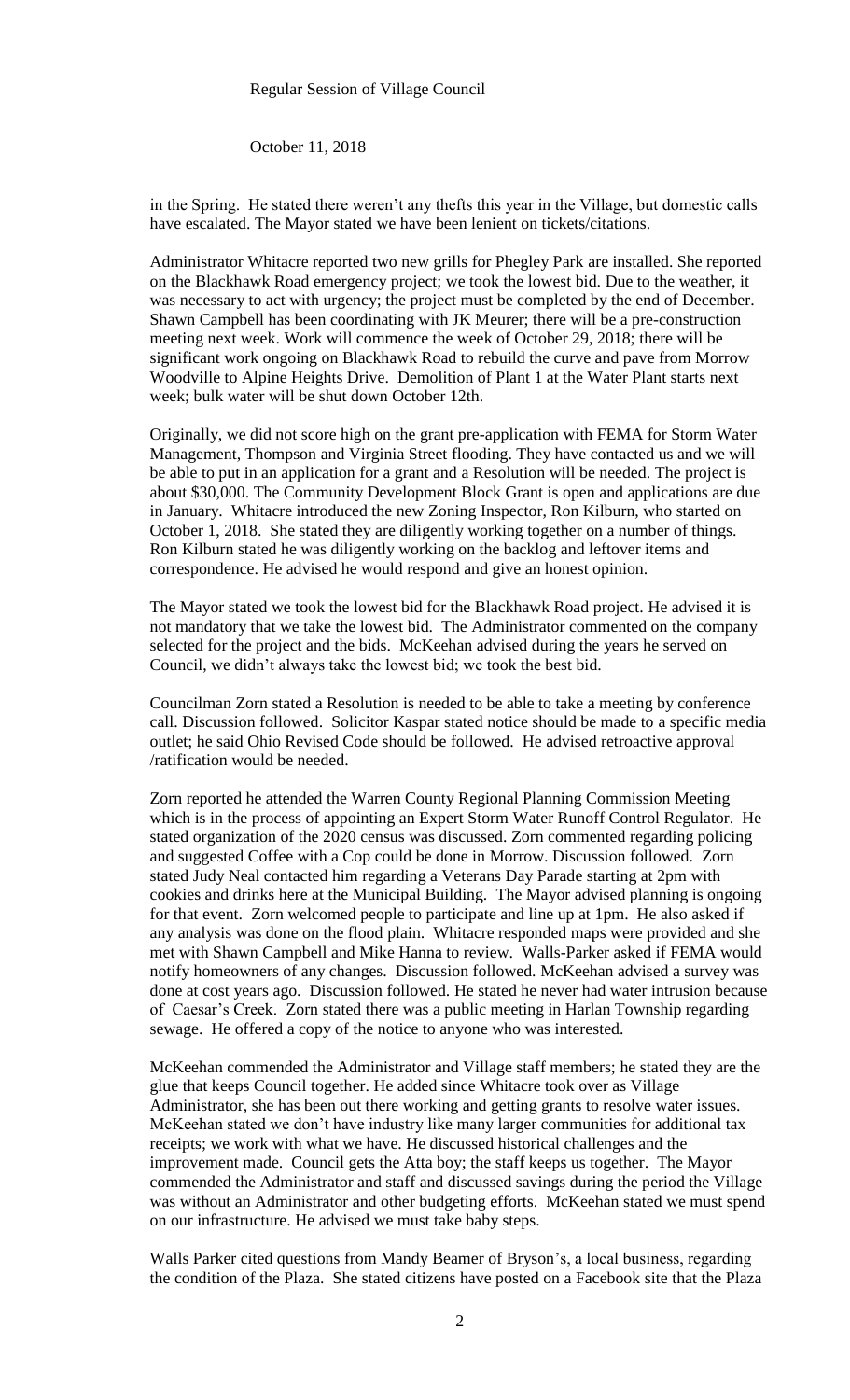#### Regular Session of Village Council

October 11, 2018

looked like a rundown truck stop. Whitacre stated the business proprietor has been talking with Mr. Marcus, the owner.

Isaacs-Niemesh advised she would like to look at another engineering firm, another avenue, when the situation arises; she stated we have been with Jones Warner for years. She also wanted to look into the bio-solids, requesting a 30 day rule/legislation. Kaspar discussed preemption because EPA has ruled upon the matter. We don't want our action/Resolution to be null. Discussion followed. Kaspar offered to work with the Administrator to resolve the issue. McKeehan advised he knew Powell well and will try to work something out by reasoning with him. He will try to get it moved or stored somewhere else. Isaacs-Niemesh asked if anyone spoke with Jergusen. McKeehan agreed it is an additional avenue. Isaacs-Niemesh stated the Fire Chief discussed the situation, which has lasted 5 months, with her. Kaspar advised the Village could pass legislation; EPA rule overrides Village legislation. He stated if the farmer meets EPA guidelines, there is nothing we can do. Discussion followed.

Isaacs-Niemesh stated an email was sent to Powell some time ago. She advised she would try to locate the email. Whitacre stated a housing development lies between the waste and the school. Kaspar recommended a different approach, contacting EPA. McKeehan stated he would make contact.

Kaspar provided the reading for a pending Resolution for adjustments in appropriations quoting the affected line items, an increase of \$52,703.50. The Fiscal Officer discussed the Street Fund line item, paving streets and the emergency of moving funds.

Motion by Isaacs-Niemesh to suspend the rules and waive three readings of Resolution #18- 18; second by Walls Parker. All yea by roll call. Motion by Isaacs-Niemesh to adopt Resolution #18-18, authorizing the adjustments in appropriations for \$52,703.50; second by Walls Parker. All yea by roll call.

Solicitor Kaspar discussed the Blackhawk Road bid authorization and the Budget Commission Amounts and Rates adoption. He advised Council to ratify both Resolutions. The Mayor and McKeehan commented on standards regarding Special Sessions.

Motion by Isaacs-Niemesh to suspend the rules and waive three readings of Resolution #16- 18; second by Walls-Parker. All yea by roll call. Motion by Isaacs-Niemesh to adopt Resolution #16-18, approving the amounts and rates of the Budget Commission and tax levies authorized by the County Auditor; second by Walls-Parker. All yea by roll call.

Motion by Isaacs-Niemesh to suspend the rules and waive three readings of Resolution #17- 18; second by Councilman Steiner. All yea by roll call. Motion by Isaacs-Niemesh to adopt Resolution #17-18, authorizing the Mayor to enter into contract with JK Meurer for \$276,796 for the Blackhawk Road Project; second by Steiner. All yea by roll call.

# **Public Forum**

Mr. Frederick asked if the Water Plant would be shut down and advisories required. Whitacre and Mayor Bryant responded only Plant 1, the remainder of the plant would be operational and services ongoing.

Frederick asked if discussions were ongoing with the Woodlands with regard to contribution to Blackhawk Road; Whitacre advised turn lanes would be installed by the development. She stated talks are underway; Mary Allen is working collaboratively with us. Frederick also stated the Revitalization Committee posted a notice for a meeting at Joshua Place.

Mrs. Cain asked if a flood plain map was available on the FEMA website. Whitacre stated she would place a link on the Village website.

Isaacs-Niemesh discussed the Council Meeting start time of 7pm. She reminded members the meetings were formerly at 6pm and asked if they could be moved back to that hour.